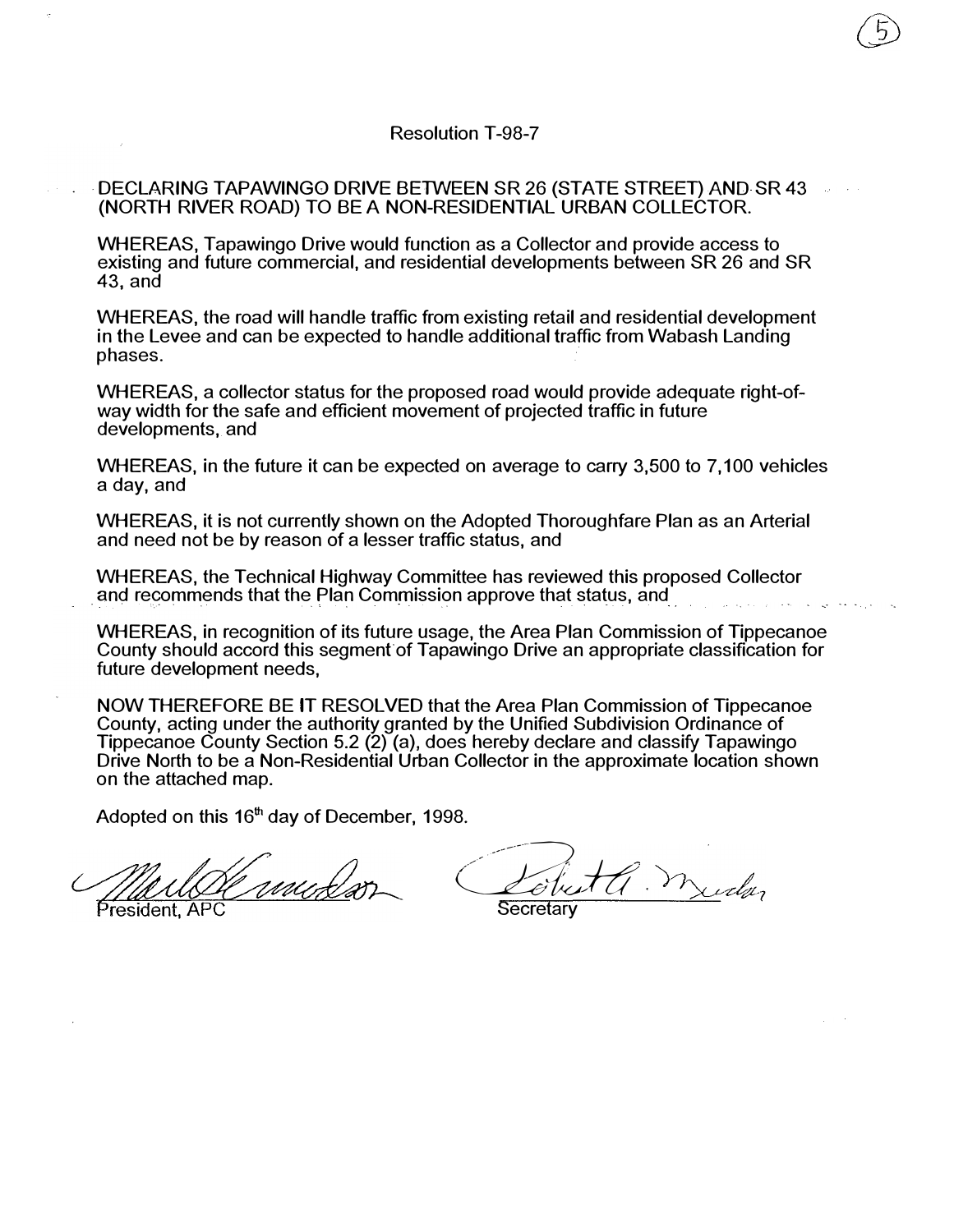$\pmb{\epsilon}$  $\mathbb{F}$  $\label{eq:2.1} \mathcal{L}_{\text{max}} = \frac{1}{\sqrt{2\pi}} \sum_{i=1}^{N} \frac{1}{\sqrt{2\pi}} \sum_{i=1}^{N} \frac{1}{\sqrt{2\pi}} \sum_{i=1}^{N} \frac{1}{\sqrt{2\pi}} \sum_{i=1}^{N} \frac{1}{\sqrt{2\pi}} \sum_{i=1}^{N} \frac{1}{\sqrt{2\pi}} \sum_{i=1}^{N} \frac{1}{\sqrt{2\pi}} \sum_{i=1}^{N} \frac{1}{\sqrt{2\pi}} \sum_{i=1}^{N} \frac{1}{\sqrt{2\pi}} \sum_{i=1}^{N} \$  $\mathbb{E}$  $\mathbb{F}$  $\mathcal{L}^{\mathcal{L}}(\mathcal{L}^{\mathcal{L}})$  and  $\mathcal{L}^{\mathcal{L}}(\mathcal{L}^{\mathcal{L}})$  and  $\mathcal{L}^{\mathcal{L}}(\mathcal{L}^{\mathcal{L}})$  $\pm$  $\mathcal{A}$  $\label{eq:2.1} \frac{1}{\sqrt{2}}\int_{\mathbb{R}^3}\frac{1}{\sqrt{2}}\left(\frac{1}{\sqrt{2}}\int_{\mathbb{R}^3}\frac{1}{\sqrt{2}}\left(\frac{1}{\sqrt{2}}\int_{\mathbb{R}^3}\frac{1}{\sqrt{2}}\right)\frac{1}{\sqrt{2}}\right)\frac{1}{\sqrt{2}}\,d\mu$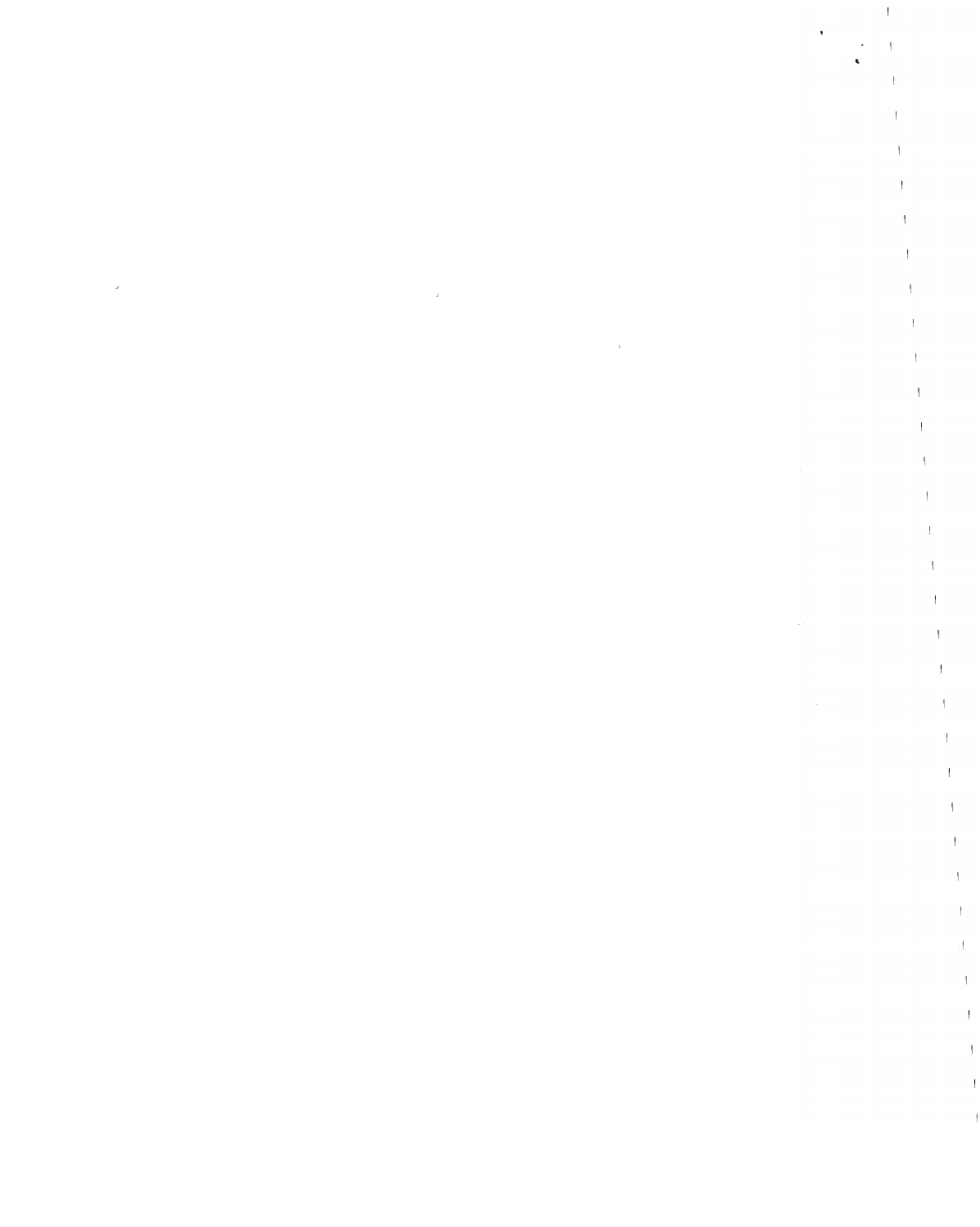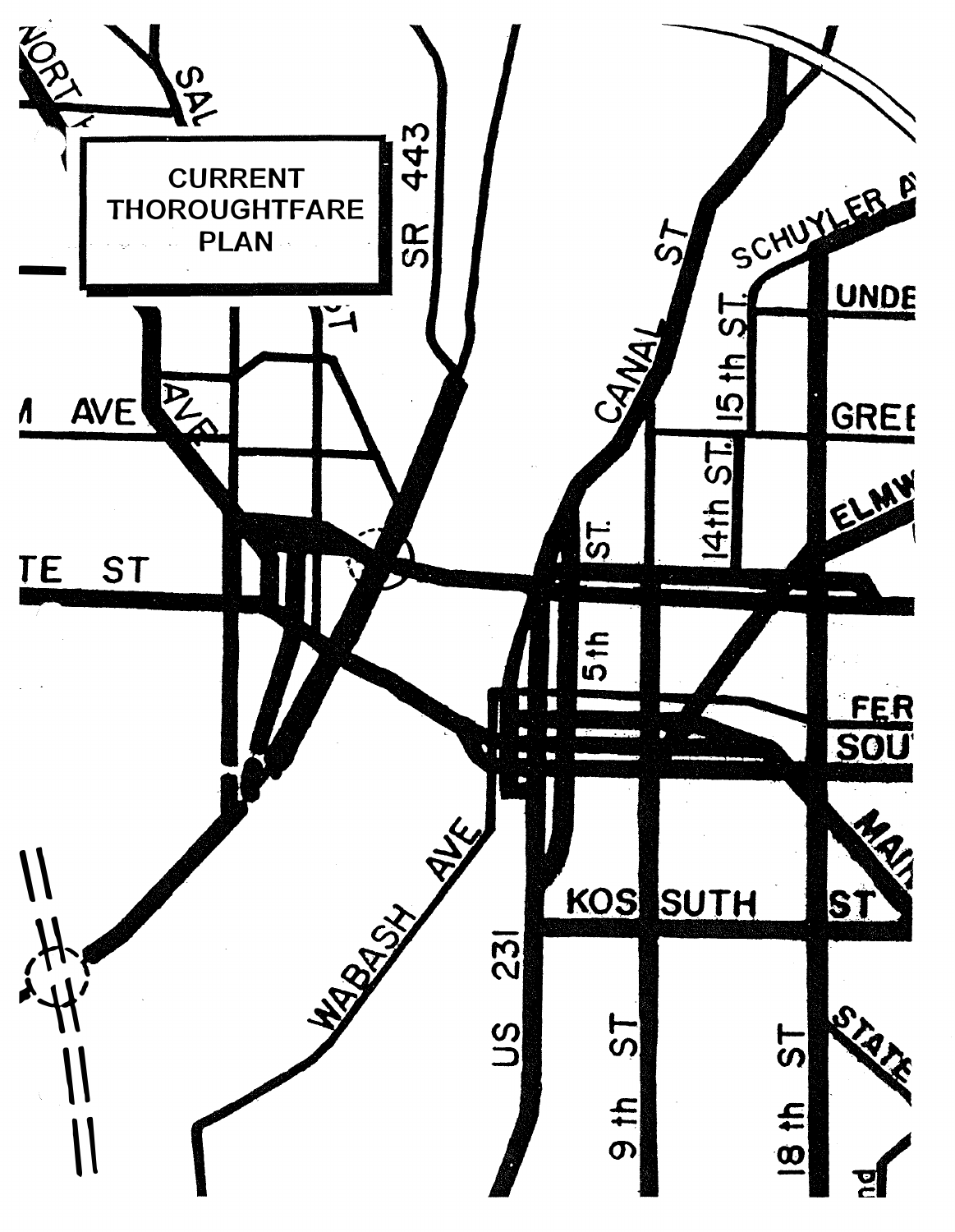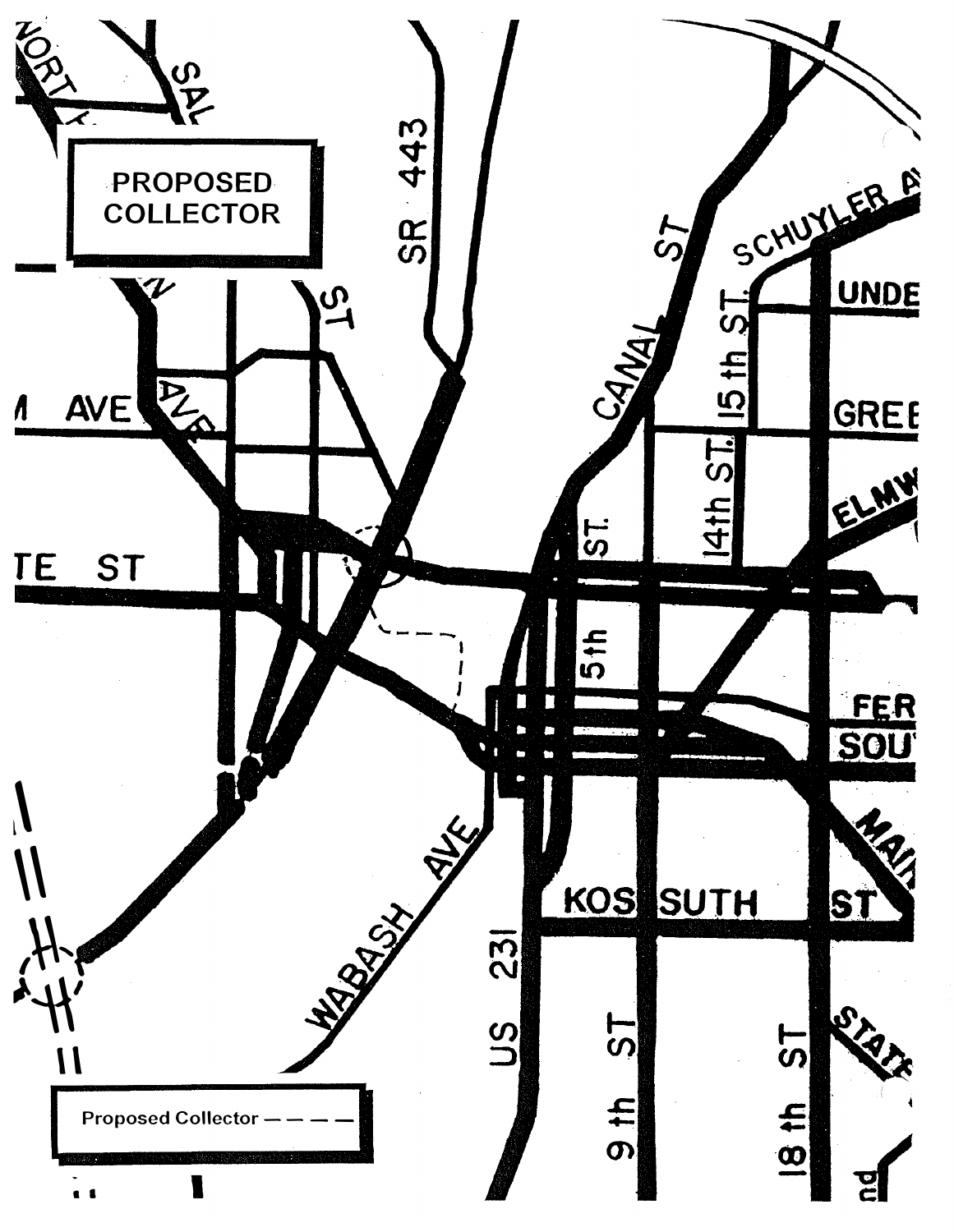# Resolution T-98-7 Classifying Tapawingo Drive as a Non-Residential Urban Collector Thoroughfare Plan Amendment

Staff Report December 11, 1998

### BACKGROUND AND REQUEST

Currently, the City of West Lafayette is actively redeveloping the Levee's Sears site. Working with Renfro Development Company, the site will be converted into a retail, residential, restaurant and entertainment center named Wabash Landing. Bordering Wabash Landing, existing Tapawingo Drive will be extended north and west to connect with Howard Avenue and River Road.

At its October 1<sup>st</sup>, 1998 meeting, the Administrative Committee asked Staff to study Tapawingo Drive to see if would meet collector standards.

From an employment survey and project data for Wabash Landing, Staff developed future employment, housing, population, and vehicle ownership projections. This information was then inputted into the TranPian traffic model. The model shows that Tapawingo would carry between 3,500 to 7,100 vehicles per day by the year 2010. The projected volume warrants collector status.

The 2000 and 2010 traffic volume projections were presented to the Technical Highway Committee. The Committee recommended that Tapawingo Drive be classified as a Non-Residential Urban Collector.

Staff is also in the process of submitting a request to the Indiana Department of Transportation and Federal Highway Administration to add and designate Tapawingo Drive as a Federal Aid Urban Collector. With this change, the City will then be eligible to use federal funds for road improvements.

#### STAFF RECOMMENDATION

To adopt Resolution T-98-7, establishing Tapawingo Drive, north of State Street, as a Non-Residential Urban Collector.